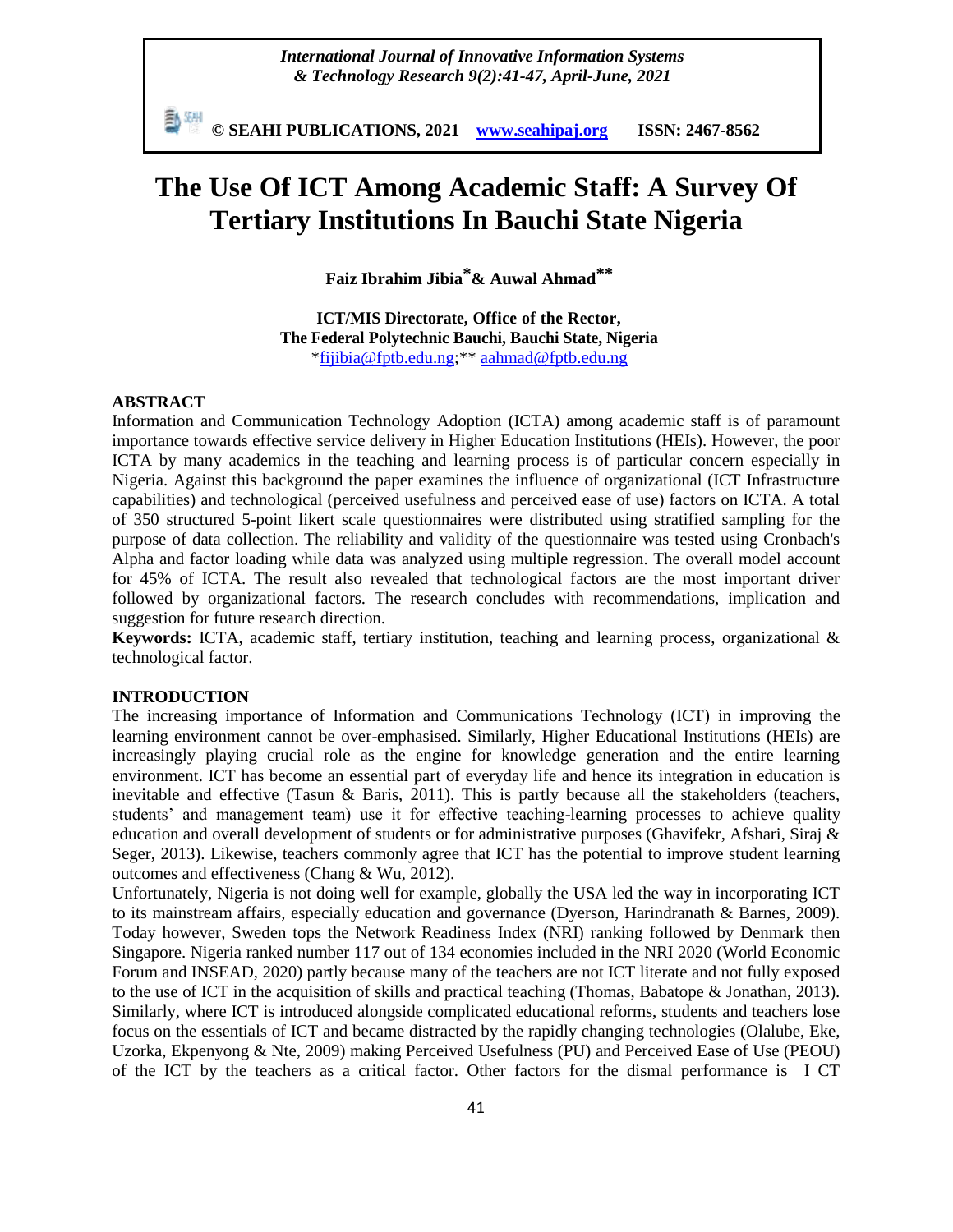Infrastructure (II) availability which is equally a factor of interest as most Nigerian universities do not have access to basic instructional technologies, making integration and delivery of quality education difficult (Olalube & Egbezor, 2009). It therefore becomes highly imperative for Nigerian academics to take advantage of ICT to keep abreast with global developments and be able to compete favorably with their counterparts in the advanced nations (Gbenu, 2012).

On a practical term 84% of journal articles and 97% of patents currently came from industrialized countries (ldowu & Esere, 2013). The authors therefore call for the use of ICT particularly the internet to conduct and publish research output and ease international collaborations. It is therefore important to understand the technological (PU and PEOU) and availability of ICT facility factors as a determinants of ICT Adaption (ICTA) by academics in the country (Oye, Iahad & AbRahim, 2012a). Against this background, the research aims to investigate the level of ICT usage among academics at HEIs in Bauchi state Nigeria. Specific objectives include to examine the relationships between PU, PEOU and ICT infrastructural availability towards ICTA. The study is significant in a number of ways, for example, it will provide empirical support to assess the applicability of the key underpinning theory Innovation Diffusion Theory (IDT), as well as providing the much-needed input about the critical success factors for ICTA in the HEIs environment from the most important stakeholder academics. This will consequently guide policy makers to formulate more efficient strategies, capable at smooth deployment and adoption of ICT-based instructional technologies in HEIs across the country and beyond.

# **Literature Review and Hypotheses Development**

Theoretically, the research is premised on IDT. The theory stressed the existence of different categories of adapters requiring different organizational support systems that include top management and peer support systems. The theory propounded by Rogers (1995) is generally regarded apt for researching the adoption of ICT in developing countries (Kyakulumbye, Muhenda & Namanya, 2012). Based on theoretical foundation of IDT various studies have classified factors influencing innovation adoption (Kim & Galliers, 2004). Tornatzky and Fleischer (1990) identified three different categories of factors organizational, technological and environmental factors. Similarly, Kimberly and Evanisko (1981) identified three groups of predictors of innovation: characteristics of organisational leaders, characteristics of organization, and characteristics of environment. Ekundayo and Ajayi (2009) identified some issues that are limiting the deployment of ICT in Nigeria as scarcity of ICT Infrastructure and lack of access, high cost to the consumer, high cost of ownership, unsteady and inadequate electrical power supply. Based on the foregoing, there are four major factors driving adoption of innovation in literature: Organizational, Technological, Managerial and Environmental. However, this study only concentrates on the first two as the last two i.e. Managerial and environmental deals with the impact of competitors and is largely applicable to profit making firms unlike the sample for this research that are all governmentowned. Drawing from literature an integrated model of ICTA in Nigerian HEIs is proposed with following variables Availability of ICT Facility II (organisational) and PU and PEOU (technological) in facilitating ICTA. The following hypotheses were developed in order to achieve the aim of the research:

## *ICT Infrastructure (II)*

ICT infrastructure refers to all the hardware, software, data and network components that supports the flow and processing of information in an organization (Perrlson & Sunders, 2006). In a study in South Africa Miller, Naidoo and Chigona (2006), investigated factors that influence school level ICTA. They found a strong positive relationship between available II and ICT usage in schools. Adoption of ecommerce requires organizations to possess a set of ICT related skills and knowledge (Turban, King, Lee, & Viehland, 2004) such as telecommunication knowledge, ICT security knowledge, and internet application environment. Thus, *H<sup>1</sup> II significantly influence ICTA*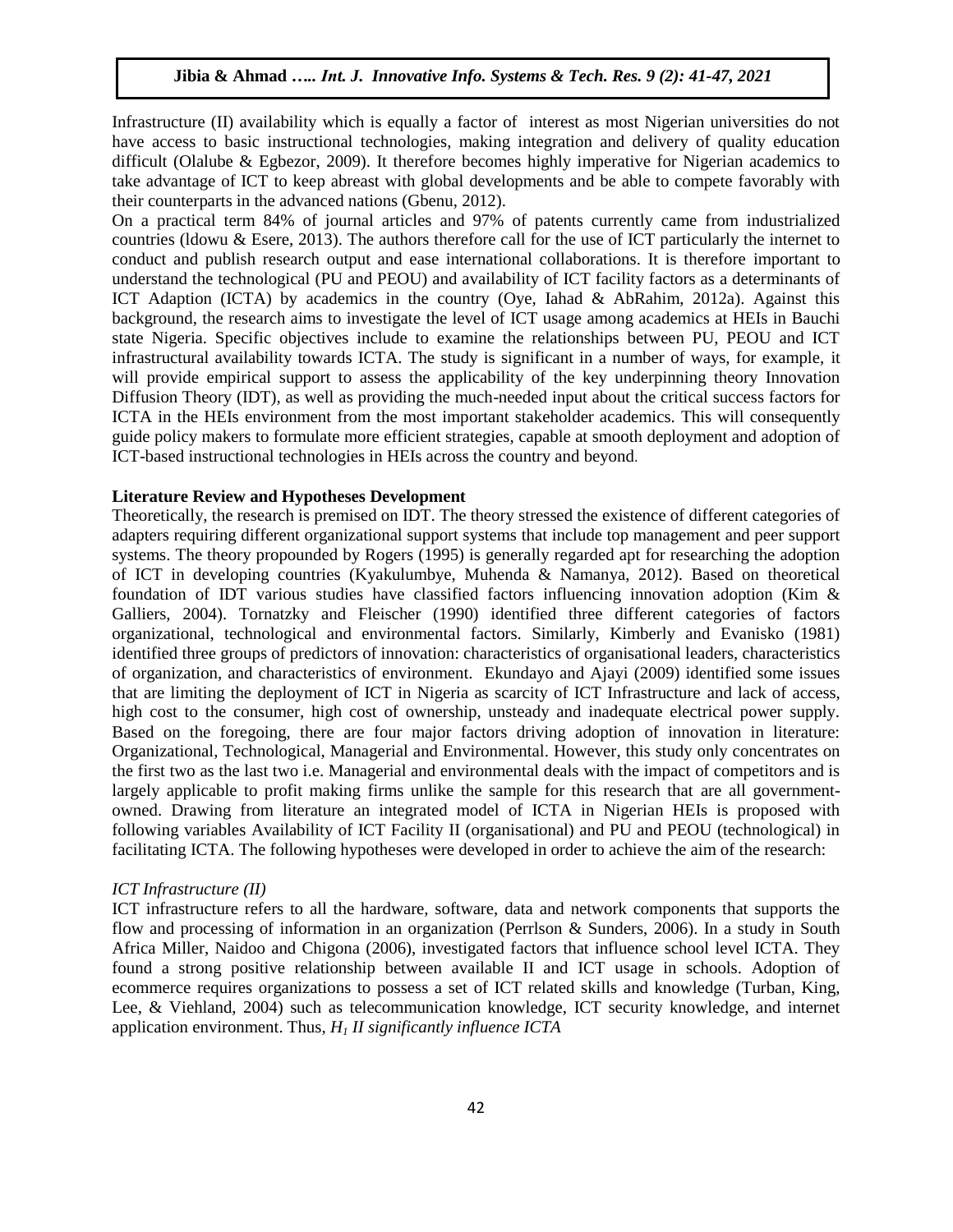## *Perceived Usefulness (PU)*

PU refer to the extent of prospective adopter's recognition of the relative advantage of adopting the innovation. PU is an important factor in adoption of new innovations, thus greater the perceived relative advantage of an innovation, the more rapid its rate of adoption (Rogers, 1985). Empirically, PU have been found to have a positive effect on the likelihood of EDI adoption (lacovou, Benbasat & Dexter, 1995). Thus, *H<sup>2</sup> PU significantly influence ICTA*

# *Perceived Ease of Use (PEOU)*

PEOU refers to the degree to which a person believes that using a particular system would be free of effort (Davis, 1989). In a research in Bangalore, Padashetty and Krishna (2013) found PEOU and PU are the highest ranked factors driving the adoption of technology. In another survey in education sector, it was also found that PEOU is an essential variable motivating the use of word processing technology (Davis, Bagozzi & Warshaw, 1989). Thus, *H<sup>3</sup> PEOU significantly influence ICTA.*

## **METHODOLOGY**

The research focuses on the organisational and technological determinants of ICTA among the academics in HEIs, a cross-sectional survey research was adopted for the study. The study was carried out in eleven public HEIs in Bauchi state Nigeria these include two universities, two polytechnics, four colleges and three Monotechnics. The population of the study was 2716. A sample of 350 respondents was obtained for data collection using stratified random sampling. Three hundred and fifty (350) copies of a structured 5-point likert scale questionnaire (see table I). In total 283(81%) questionnaires were successfully returned. The questionnaire items were either adapted or adopted from relevant previous studies (see table 2).

| S/N            | Name of HEI                                 | Population | Sample         |
|----------------|---------------------------------------------|------------|----------------|
| $\mathbf{1}$   | Abubakar Tafawa Balewa University Bauchi    | 850        | 110            |
| 2              | Abubakar Tatari Ali Polytechnic Bauchi      | 263        | 34             |
| 3              | Bauchi State College of Agriculture Bauchi  | 61         | 8              |
| $\overline{4}$ | Colleges of Education Kangere               | 42         | 5              |
| 5 <sup>5</sup> | Bauchi State University Gadau               | 272        | 34             |
| 6              | Aminu Saleh Collage of Education Azare      | 445        | 58             |
| $\overline{7}$ | College for Legal and Islamic Studies Misau | 187        | 24             |
| 8              | College of Health Technology Ningi          | 56         | 7              |
| 9              | Federal Polytechnic Bauchi                  | 481        | 62             |
| 10             | School of Nursing and Midwifery Bauchi      | 27         | $\overline{4}$ |
| 11             | Social Development Institute Ningi          | 32         | $\overline{4}$ |
| <b>Total</b>   |                                             | 2716       | 350            |

#### **Table 1: List of HEIs, Population and Sample**

#### **RESULT AND DISCUSSION**

Out of the 283 returned questionnaires, only 248 valid responses are considered fit for further analysis after dropping morbidity and substantially unfilled responses as well as data cleaning/screening and the subsequent deletion of both univariate and multivariate outliers. Majority of respondents are male 216(87.1%) while female 28(11.3%) and 4(1.6%) did not disclose their gender. Similarly, majority of participants have been between the ages of 31- 40 years; (48.0%), followed by 41- 50 years (35.1%) while lowest participants 60- above (0.8%). With regard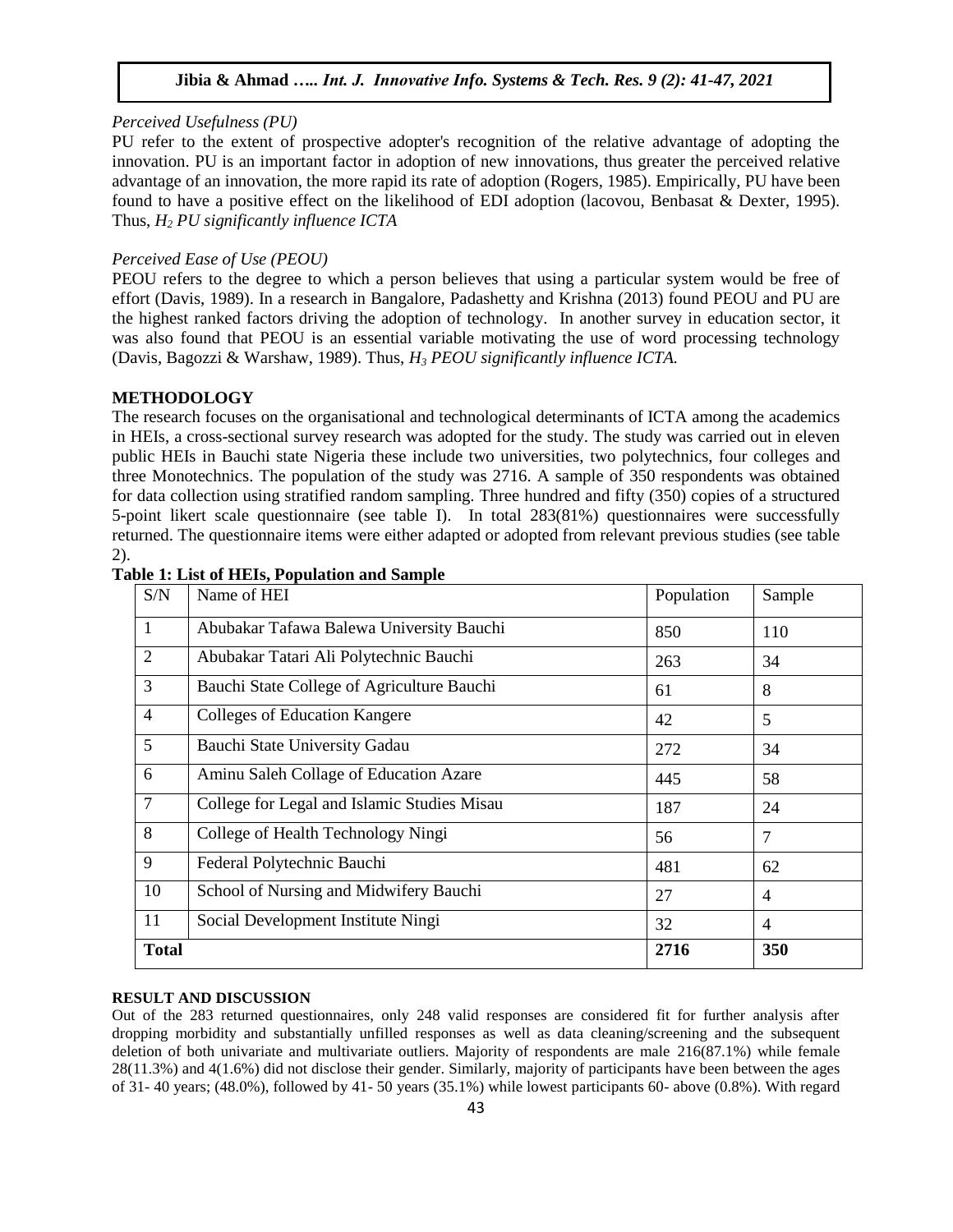to education only 5(2.0%) have PhD, Masters and degree having the highest representation at 110 and 133 respectively. In terms of HEIs Abubakar Tafawa Balewa University Bauchi has the highest representation at 31% while School of Nursing and Midwifery Bauchi and Social Development Institute Ningi both have  $3(1.2\%)$  with lowest representation.

After data entry, the data was subjected cleaning and screening resulting to the detection and correction of some wrong entries. Having met the requirements for the factorability, Cronbach's Alpha and factor loading were used to evaluate the reliability and validity of the dataset respectively. As presented on Table 2 all the three variables of interest satisfied the reliability and validity tests.

As shown in table 3 the three independent variables in the model explain 45.0% of the dependent variable-ICTA. The adjusted  $\mathbb{R}^2$  is slightly lower at 44% of the variance in IIU. Similarly, the ANOVA statistics also in table 3 indicated the relationship is significant at  $0.0000<sup>b</sup>$  with an F-value 39.553. Meaning that, the predicting variables significantly facilitate ICTA among the academic staff. As shown in table 3, two out of the three independent variables have significant contribution towards the prediction of the ICTA. Only II haven a less contribution compare with the remaining two independent variables toward predicting ICTA. Similarly, the column for standardized coefficients of Beta for each of the three independent variables shows the relative contribution of each predictor. The standardized coefficient Beta value for the technological factors (PU 0.341 and PEOU 0.347). Followed by Organisational factor (II 0.161).

| Constructs/items/                                                                                           | <b>Cronbach's Alpha</b>                                                              | <b>Items Source</b>                                                                             | Factor  |  |
|-------------------------------------------------------------------------------------------------------------|--------------------------------------------------------------------------------------|-------------------------------------------------------------------------------------------------|---------|--|
|                                                                                                             |                                                                                      |                                                                                                 | Loading |  |
| <b>ICT</b> Infrastructure (II)                                                                              | $a = 0.823$                                                                          | Aghaunor (2006)                                                                                 |         |  |
|                                                                                                             | II1 Our Institution is well computerized with LAN and WAN                            |                                                                                                 | 0.568   |  |
|                                                                                                             | II2 We have high band width connectivity to the Internet in our institution          |                                                                                                 | 0.701   |  |
| II3 We have an established enterprise -wide IT infrastructure in our institution                            |                                                                                      |                                                                                                 |         |  |
|                                                                                                             | II4 We have sufficient experience with network-based applications in our institution |                                                                                                 | 0.621   |  |
|                                                                                                             |                                                                                      | II5 We have modern instructional technologies that aid us in imparting knowledge to our student | 0.534   |  |
| <b>Perceived Usefulness (PU)</b>                                                                            | $a=0.949$                                                                            | <b>Davis</b> (1989)                                                                             |         |  |
|                                                                                                             | PU1 Using ICT in our institution can reduce cost of our operations                   |                                                                                                 | 0.752   |  |
| PU2 Using ICT in our institution improves the way we service our students                                   |                                                                                      |                                                                                                 |         |  |
| PU3 Using ICT in our institution enable us to reap operational usefulness                                   |                                                                                      |                                                                                                 |         |  |
| PU4 Using ICT in our institution increases our ability to compete                                           |                                                                                      |                                                                                                 |         |  |
| PU5 Using ICT in our institution facilitate our institutions research collaboration with other institutions |                                                                                      |                                                                                                 |         |  |
| <b>Perceived Ease of Use (PEOU)</b>                                                                         | $a=0.90I$                                                                            | <b>Davis</b> (1989)                                                                             |         |  |
| <b>PEOU1</b> Learning to operate ICT in our institutions would be easy                                      |                                                                                      |                                                                                                 |         |  |
| <b>PEOU2</b> The interaction with ICJ is clear and understandable                                           |                                                                                      |                                                                                                 |         |  |
| PEOU3 It is easy to perform the steps required to use Instructional ICT in our institution                  |                                                                                      |                                                                                                 |         |  |
| PEOU4 Using ICT makes the handling of imparting knowledge easier                                            |                                                                                      |                                                                                                 |         |  |
| <b>PEOU5</b> It is easy for students to understand lectures using pictorial presentation                    |                                                                                      |                                                                                                 |         |  |
| <b>ICT Adoption (ICTA)</b>                                                                                  | $a=0.812$                                                                            | Lawrence (2010)                                                                                 |         |  |
| ICTA1 Given the opportunity. I will use ICT for imparting knowledge                                         |                                                                                      |                                                                                                 |         |  |
| ICTA2 I am likely to use instructional ICT in the near future                                               |                                                                                      |                                                                                                 |         |  |
| <b>ICTA3</b> I intend to use ICT when the opportunity a rises                                               |                                                                                      |                                                                                                 |         |  |

### **Table 2: Constructs/Items/Cronbach's Alpha/Factor Loading**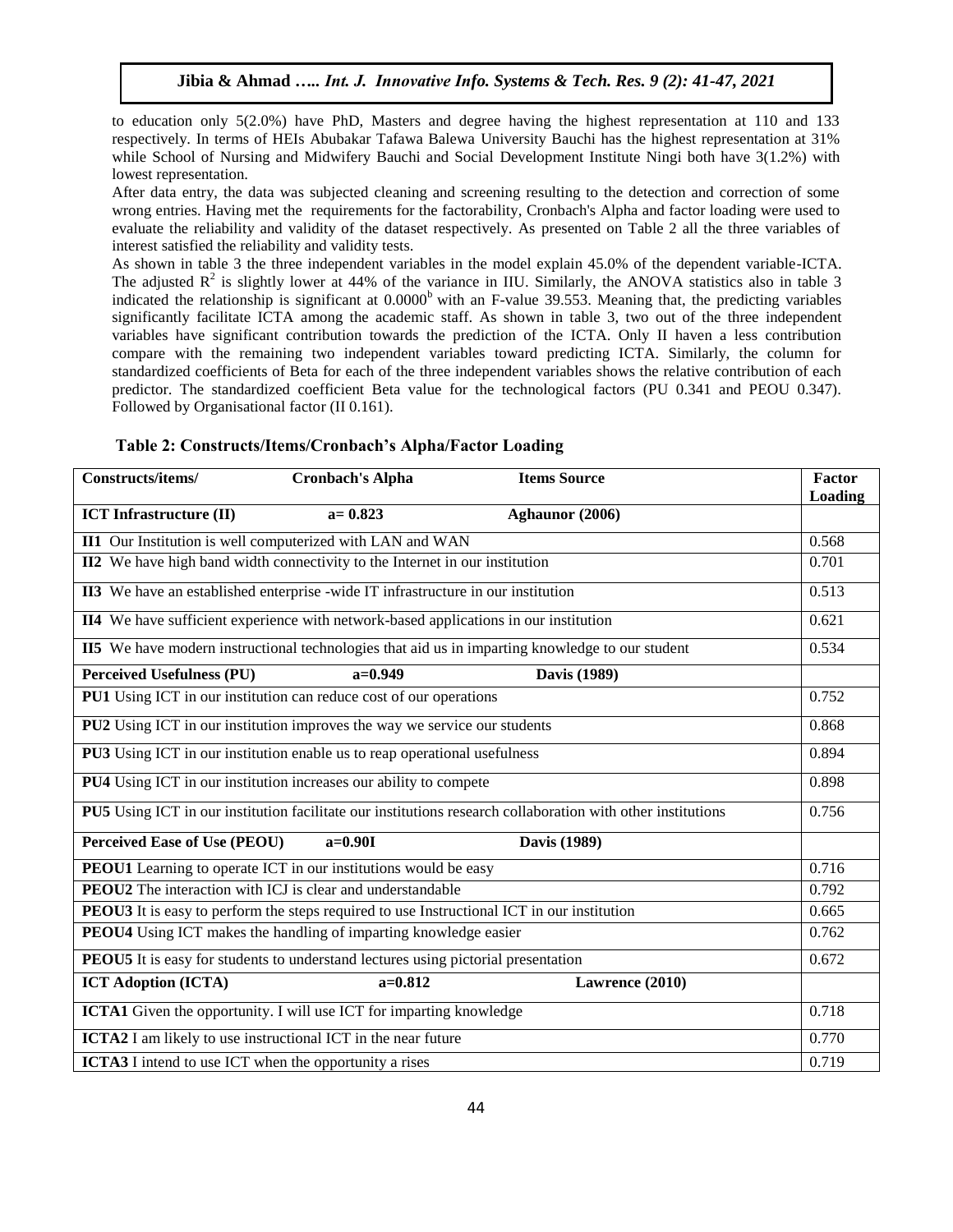**Jibia & Ahmad** *….. Int. J. Innovative Info. Systems & Tech. Res. 9 (2): 41-47, 2021* 

| Table 9: Manuphe Regi ession          |        |                |                |                |             |                         |  |  |  |  |
|---------------------------------------|--------|----------------|----------------|----------------|-------------|-------------------------|--|--|--|--|
|                                       |        | Sig.           |                | $\mathbf{R}^2$ |             | Adjusted $\mathbb{R}^2$ |  |  |  |  |
| $ANOVAb$ & Model Summary              | 39.553 | $.000^{\circ}$ | $.671^{\circ}$ | .450           |             | .438                    |  |  |  |  |
| Dependent Variable – ICT Adoption     |        |                |                |                |             |                         |  |  |  |  |
| Predictors                            |        |                | PU             |                | <b>PEOU</b> |                         |  |  |  |  |
| <b>Standardized Beta Coefficients</b> | 161    |                | .341           |                | .347        |                         |  |  |  |  |
| Beta Sig.                             | .010   |                | .002           |                | .000        |                         |  |  |  |  |

## **Table 3: Multiple Regression**

Based on the foregoing hypothesis all the three hypotheses are accepted which is more predictable. Results for factor II have significant effect on ICTA, which is in line Kyakulumbye, Olobo and Kisenyi, (2013) and Kyakulumbye. et al.. (2012). Hence, the more HEIs possess II capabilities the more the adoption. Likewise, the result shows that PU also significantly affect ICTA consequently, the use of ICT is seen by academics as having a great benefit to their job requirements which is consistent with the finding of Oye, Iahad and AbRahim. (2012b). In the same vein PEOU also significantly influence ICTA which is also in tandem with previous aforementioned studies.

Finding of this study further reinforces the position of ldowu and Esere (2013) that despite the obvious possibilities, Nigeria is yet to take full advantage of the possibilities of ICT-driven education. In addition, to adequate funding of ICT- driven initiatives in the education sector as suggested by ldowu and Esere (2013), it is clear that for Nigeria to achieve the much-needed romance between ICT and HEIs. Even though, environmental factors fall outside the scope of this research. However, it may seem some environmental factors are part of the reason militating against real and sustainable II. For example, Ekundayo and Ajayi (2009) identified unsteady and inadequate electrical power supply as one of the key factors limiting the deployment of ICT in Nigeria.

# **CONCLUSION AND IMPLICATIONS**

This research suggests technological and organizational factors are the most important determinant of ICTA in the context of HEIs in Bauchi state based on the findings. HEIs should also pay serious attention to both technological factors by clear communicating the relative advantage and ease of us features of adopting ICT in the learning environment. Furthermore, HEIs should re-strengthen organization factors giving their central role in driving ICTA. Finally, from the perspective of theory, the findings of this study have validated the strength of the IDT in predicting the determining variables from the perspective of a developing country such as Nigeria. The findings also contribute significantly to the existing literature in the field of ICTA in Nigeria. Future studies should use different HEIs especially private, thus include Management and or environmental factors.

## **ACKNOWLEDGEMENT**

We are very grateful to the families who have participated in this research at all the four tertiary institutions located in Bauchi state. Moreover, we would also like to thank all the staff members of the polytechnic research committee and the federal polytechnic Bauchi at large for making this study worthy for acceptance. The Nigerian government under TETFund Institutional Based Research funded this research.

# **REFERENCES**

Aghaunor, L. (2006), *Factors affecting ecommerce adoption in Nigerian banks, Paper within IT & business renewal*, Sweden: Jönköping International Business, Jönköping University.

Chang, I. H., & Wu, J. K. (2012). The effect of principals' technological leadership on teachers', technological literacy and teaching effectiveness in Taiwanese elementary schools. *Educational Technology & Society*, *15*(2), 328–340.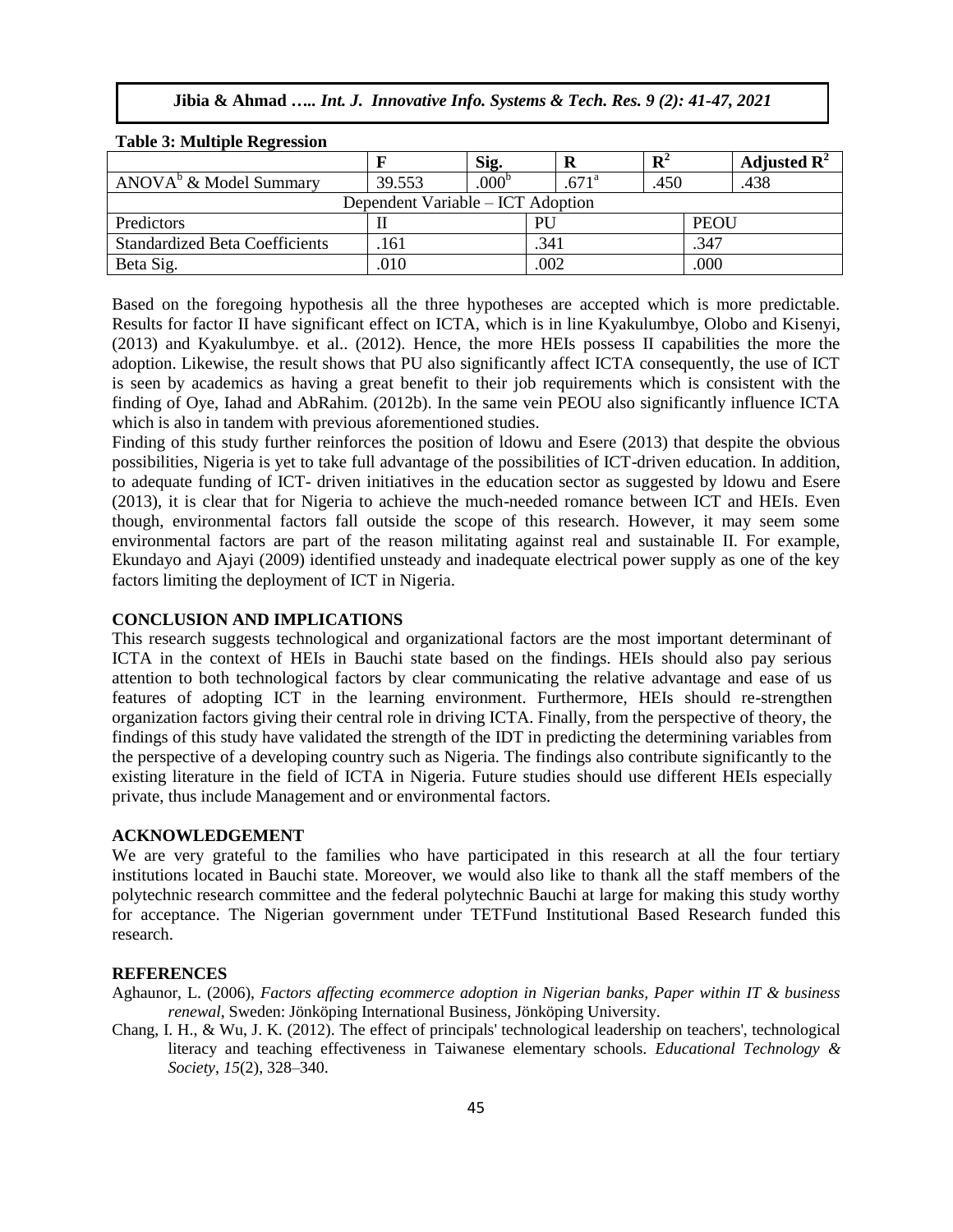- Davis, F. D. (1989). Perceived usefulness, perceived ease of use, and user acceptance of information technology*. MIS Quarterly*, *13*(3), 319-340.
- Davis, F. D., Bagozzi, P. R ,Warshaw, P. R. (1989). User acceptance of computer technology: A comparison of two theoretical models, *Management Science*, *35*(1), 982‐1003.
- Dyerson, R., Harindranath, G., & Barnes, D. (2009). National survey of SMEs' use of IT in four sectors. *The Electronic Journal of Information Systems Evaluation, 12*(1), 39–50.
- Ekundayo, H. T., & Ajayi I. A. (2009).Towards effective management of university education in Nigeria. *International NGO Journal: Academic Journal*, *4*(8), 342-347.
- Gbenu, J. P. (2012). State of teacher quality in Lagos state senior secondary schools, Nigeria: Implications for educational planning, *Online Journal of Education Research*, *1*(7) 125-131.
- Ghavifekr, S., Afshari, M, Siraj, S., & Seger, K. (2013). ICT application for administration and management: A conceptual review. *13th International Educational Technology Conference, Procedia - Social and Behavioral Sciences 103*, 1344 – 1351.
- Iacovou, C. L., Benbasat, I., & Dexter, A. S. (1995). Electronic data interchange and small organizations: Adoption and impact of technology. *MIS Quarterly*, *19*(4), 465-485.
- Idowu, A. I., & Esere M. (2013). ICT and higher educational system in Nigeria*: Academic Journals, 8*(21), 2021-2025.
- Kim, C., & Galliers, R. D. (2004). Towards a diffusion model for internet systems. *Internet Research Journal*, *14*(2), 155-166.
- Kimberly, J. R., & Evanisko, M. J. (1981). Organizational innovation: The influence of individual, organizational, and contextual factors on hospital adoption of technology and administrative innovations. *Academy of Management Journal, 24*(4) 689-713.

Kothari, C. (2005). *Research Methodology.* New Delhi: New Age International (P) Ltd.

- Kyakulumbye, S., Muhenda, M. B., & Namanya, A. M. (2012). *ICT utilization in Uganda local governments: Why low uptake?* Retrieved August 2, 2016 from: http://ssrn.com/abstract=2186371.
- Kyakulumbye, S., Olobo, M., & Kisenyi, V. (2013). Information communication technology (ICT) utilization in private universities in Uganda: Exploring strategies to improve. A case of Uganda Christian university, *Scientific Research, Technology and Investment***,** (4) 22-29. doi.org/10.4236/ti.2013.41004.
- Lawrence, T. (2010). *ICTs for modern educational and instructional advancement: New approaches to teaching*. United States of America: Information Science Reference (an imprint of IGI Global).
- Miller, L., Naidoo, M., & Chigona, A. (2006). An empirical survey on domestication of ICT in schools in disadvantaged communities of South Africa. *Information & Management*, *4*(34), 304-321.
- Ololube, N. P., & Egbezor, D. E. (2009). Educational technology and flexible education in Nigeria: Meeting the need for effective teacher education. In S. Marshal, W. Kinthia and W. Taylor (Eds), bridging the knowledge divide. Educational technology for development. pp. 391-413.
- Ololube, N. P., Eke, P., Uzorka, M. C., Ekpenyong, N. S. & Nte, N. D. (2009). Instructional technology in higher education: A case of selected universities in the Niger Delta, *Asia-Pacific Forum on Science Learning and Teaching, 10* (2), 1-17.
- Oye, N. D., Iahad A., N., & AbRahim, N. (2012a). ICT literacy among university academicians: A Case of Nigerian public university. *ARPN Journal of Science and Technology*, *2*(2) 98-110.
- Oye, N. D., Iahad, A., N., AbRahim, N. (2012b). A comparative study of acceptance and use of ICT among university academic staff of ADSU and LASU: Nigeria. *International Journal of Engineering and Technology, 2*(1). 103-115.
- Padashetty, S., & Krishna, k. (2013). An empirical study on consumer adoption of mobile payments in Bangalore city: A case study. *Journal of Arts, Science & Commerce, 4*(1). 124-129.
- Peansupap, V., & Walker, D. H. (2005). Factors enabling ICT diffusion and actual implementation in construction organizations. *Information Technology for Development*, *3*(5), 134-146.
- Perrlson, K. E., & Sunders, C. S. (2006). *Managing and using information systems, a strategic approach* (3rd ed.). New York: John Wiley.
- Rogers, E. M. (1983). *Diffusion of innovations* (3rd ed.). New York: Free Press.
- Rogers, E. M. (1995). *Diffusion of innovations* (4th ed.). New York: Free Press